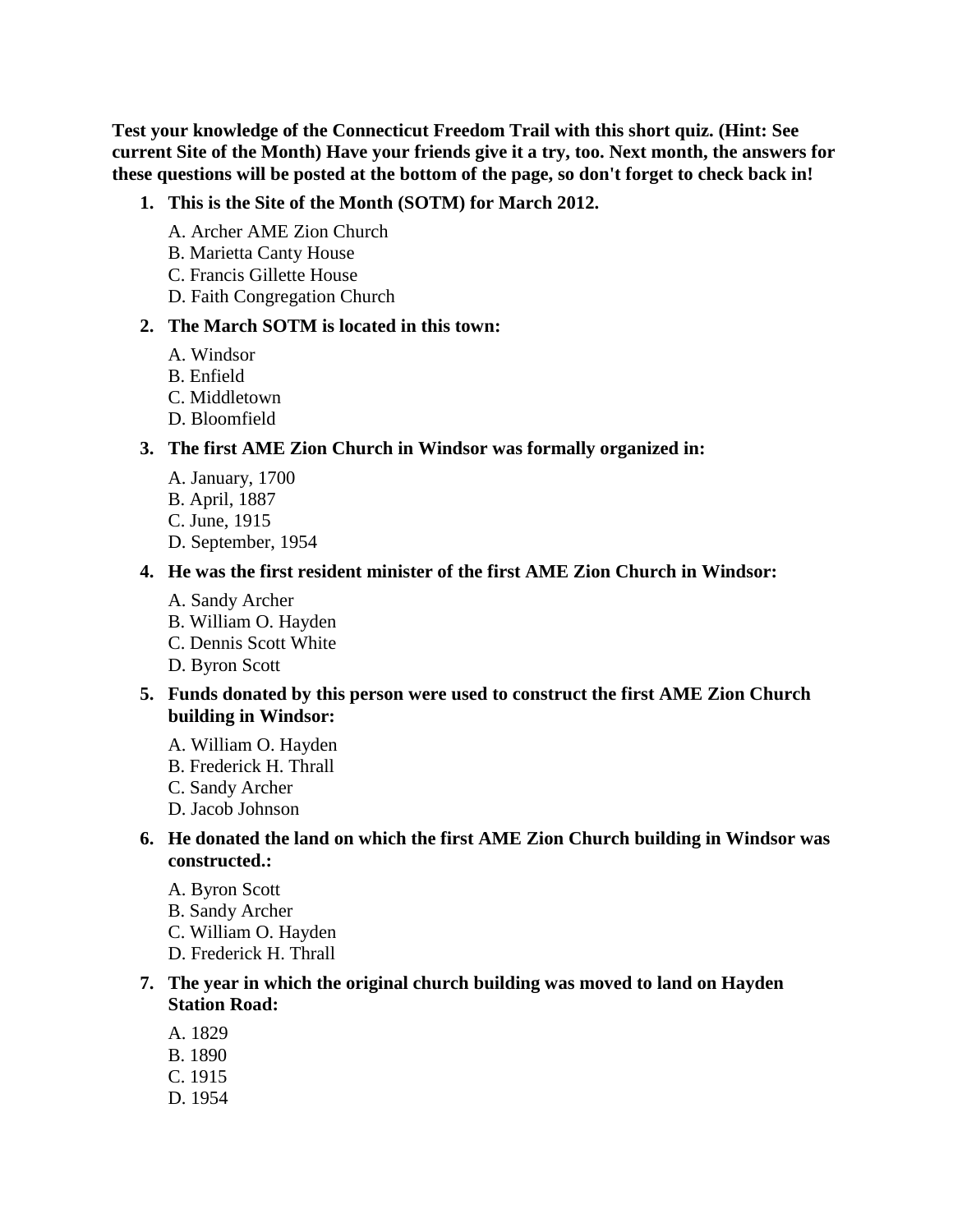### **8. The land on Hayden Station Road was donated to the church by:**

- A. Jacob Johnson
- B. Frederick H. Thrall
- C. Sandy & Elizabeth Archer
- D. Byron Scott

# **9. Archer Memorial AME Zion Church was named in memory of:**

- A. Sandy Archer, only
- B. Elizabeth Arche, onlyr
- C. Sandy & Elizabeth Archer
- D. Descendants of Sandy Archer

# **10. The first person to be buried in the AME Zion Church cemetery:**

- A. Dennis Scott White
- B. Byron Scott
- C. Elizabeth Archer
- D. Sandy Archer

# **11. Sandy Archer used the Underground Railroad to escape enslavement in this state:**

- A. Maryland
- B. Virginia
- C. Florida
- D. Delaware

### **12. Sandy Archer settled in Windsor during this time period:**

- A. 1750's
- B. 1790's
- C. 1820's
- D. 1860's

#### **13. The year in which Sandy Archer died:**

- A. 1892
- B. 1908
- C. 1914
- D. 1915

# **14. Sandy Archer was this age when he died:**

- A. 108
- B. 100
- C. 95
- D. 90

# **15. Number of burials in the Archer AME Zion Church cemetery:**

- A. 21
- B. 108
- C. 50
- D. 30